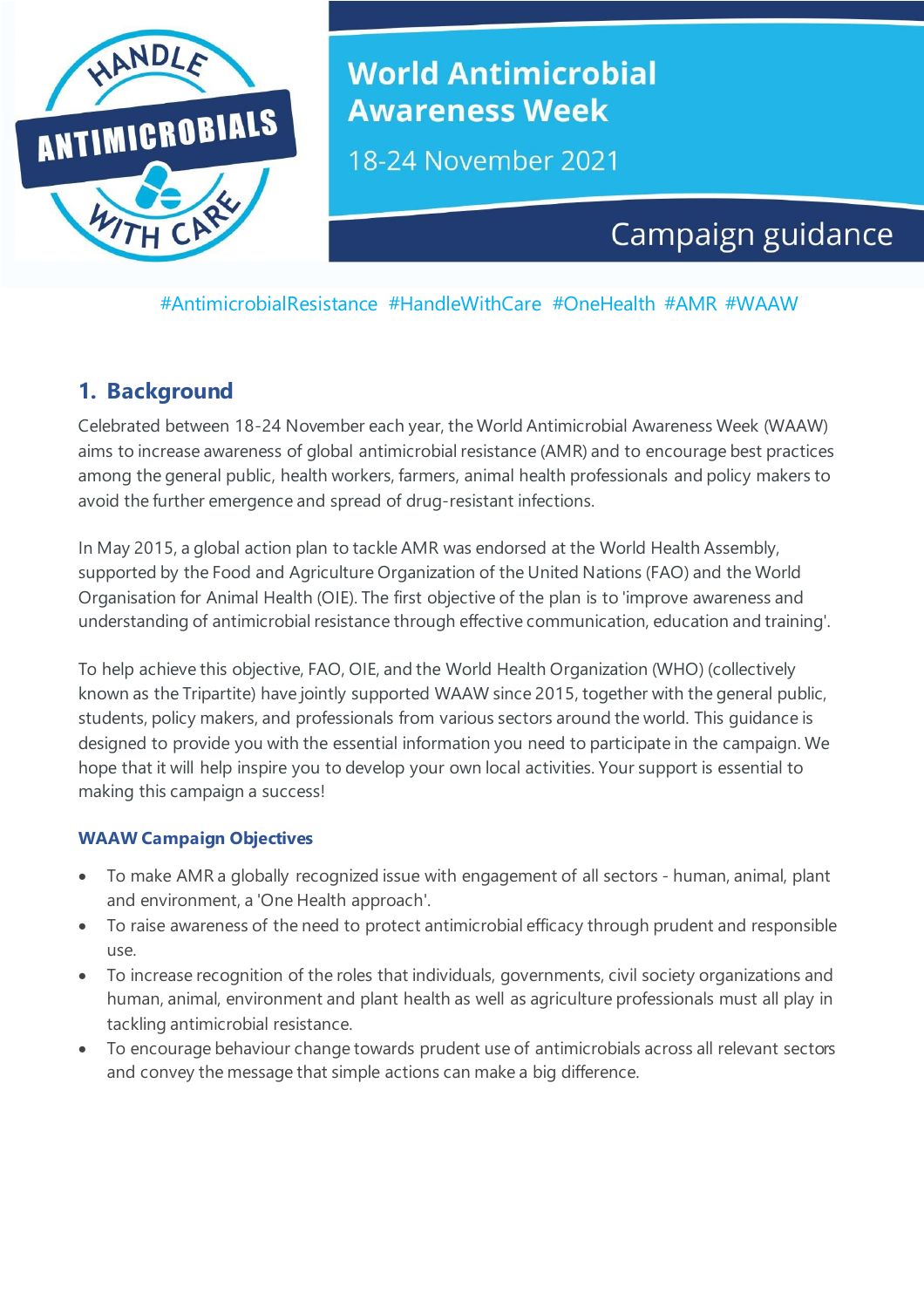# **2. Why address AMR with 'One Health approach'?**

The causes and impacts of AMR cross human, animal and environmental health. Therefore, addressing AMR requires a holistic and multi-sectoral approach – referred to as a One Health approach. This approach is a collaborative, multi-sectoral, and trans-disciplinary approach recognizing the interconnections between people, animals, plants and their shared environment.

Solutions implemented through the One Health approach gather diverse specialties to work together. By designing and implementing multi-sectoral programmes, policies, legislation and research with individuals from human, terrestrial and aquatic animal and plant health, food and feed production, and the environment, AMR can be effectively addressed and broadly communicated to achieve better One Health outcomes.

# **3. 2021 Theme – 'Spread Awareness, StopResistance'**

The theme for WAAW 20211 is: **Spread awareness, stop resistance**. As in previous years, the overall slogan for antimicrobial resistance awareness and WAAW is: **Antimicrobials: Handle with care**.

With the theme **Spread awareness, stop resistance**, we want to encourage stakeholders in human, animal, and environmental health like you to be AMR Awareness champions in their families, communities, and places of work. We want you to engage with the global campaign activities and organize events that increase knowledge about what AMR is and spread awareness on household, workplace, community, and/or governmental action that can affect the control or spread of AMR.

We also hope you will share your stories so we can shift thinking of AMR beyond being only about 'drugs and bugs'. Instead, people everywhere need to see, hear, and relate to AMR as a health threat affecting our environment, animals, families, and communities *today*.

 $1140$  stakeholders from animal, environment, and human health sectors submitted their suggestions for a global theme. The final theme was selected from among these suggestions by AMR focal points from the Tripartite Organisations' headquarters and regional offices.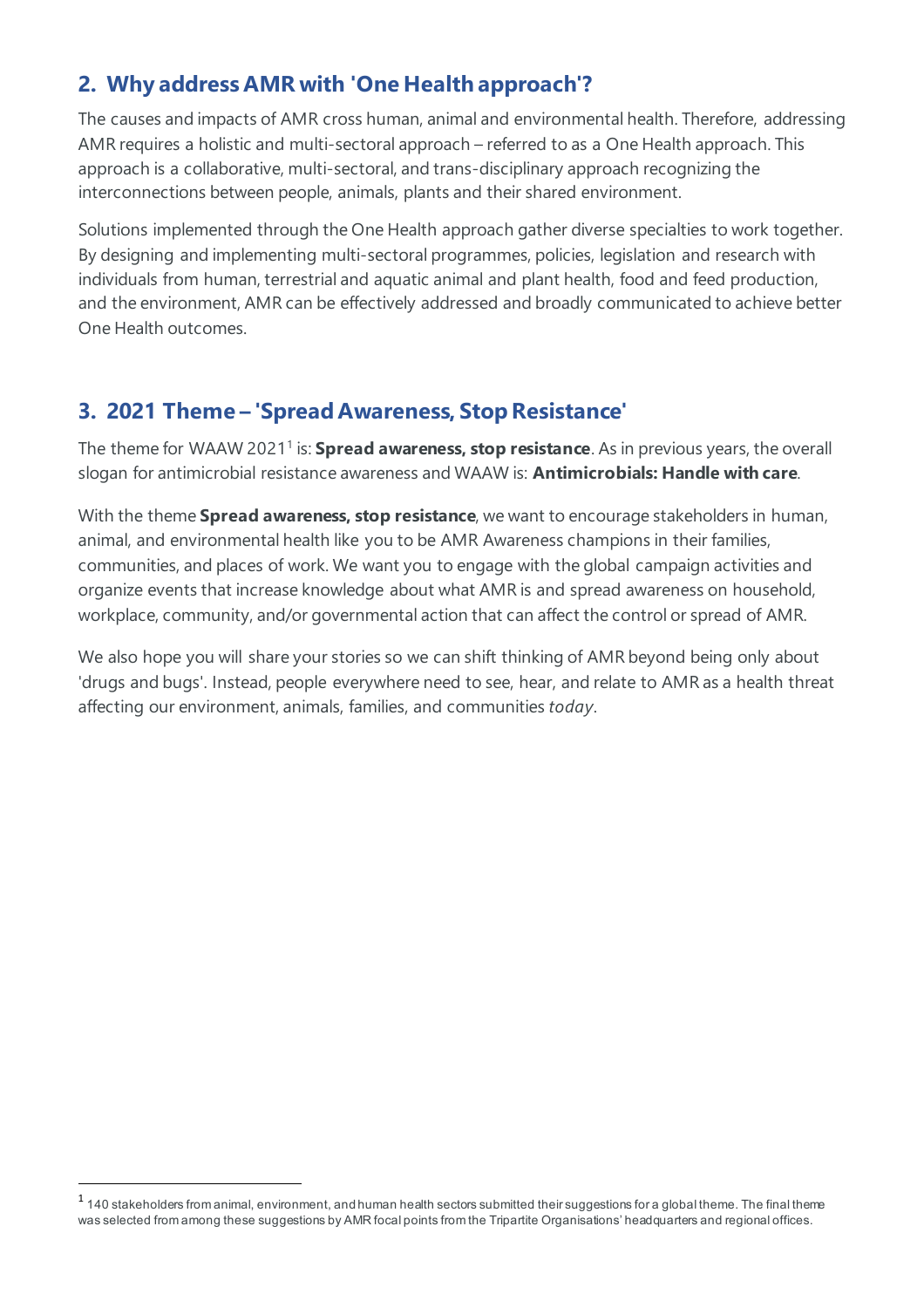## **4. Social media presence**

WAAW has a strong social media presence on platforms including Twitter, Facebook, TikTok, and Instagram, which provides an opportunity to create global dialogue and encourage engagement.

Countries, regions, organizations, and individuals celebrating WAAW are encouraged to join the discussions on AMR through their respective social media channels. The use of global hashtags will increase the outreach and amplify voices advocating for the appropriate use of antimicrobials.

Hashtags: #AntimicrobialResistance #HandleWithCare #OneHealth #AMR #WAAW

Follow the WAAW conversation of the Tripartite Organizations by connecting with our accounts:

#### **PAHO**

- Facebook: <https://www.facebook.com/PAHOWHO>
- FCB Caribbean: <https://www.facebook.com/PAHOWHOCaribbean>
- Twitter: <https://twitter.com/pahowho>
- Twitter Caribbean: <https://twitter.com/PAHOCaribbean>
- Instagram: <https://www.instagram.com/opspaho/>
- LinkedIn: <https://www.linkedin.com/company/pan-american-health-organization>
- Youtube: <https://www.youtube.com/c/PAHOTV>

#### **WHO**

- Facebook: [www.facebook.com/WHO/](http://www.facebook.com/WHO/)
- Twitter: [twitter.com/who](https://twitter.com/who)
- Instagram: <https://www.instagram.com/who/?hl=en>
- LinkedIn <https://www.linkedin.com/company/world-health-organization/>
- TikTok: [https://www.tiktok.com/@who?](https://www.tiktok.com/%40who)

#### **FAO:**

- Facebook: [www.facebook.com/UNFAO/](https://www.facebook.com/UNFAO/)
- Twitter: [twitter.com/FAOLivestock](https://twitter.com/FAOLivestock)
- Instagram: [www.instagram.com/fao](https://www.instagram.com/fao)
- LinkedIn[:www.linkedin.com/company/fao](https://www.linkedin.com/company/fao)
- TikTok: [https://www.tiktok.com/@fao](https://www.tiktok.com/%40fao)

#### **OIE**

- Facebook: [facebook.com/worldanimalhealth](https://www.facebook.com/worldanimalhealth)
- Twitter: [twitter.com/OIEAnimalHealth](https://twitter.com/OIEAnimalHealth)
- Instagram: [instagram.com/worldanimalhealth/](https://www.instagram.com/worldanimalhealth/)
- LinkedIn: [linkedin.com/company/world-organisation-for-animal-health/](https://www.linkedin.com/company/world-organisation-for-animal-health/)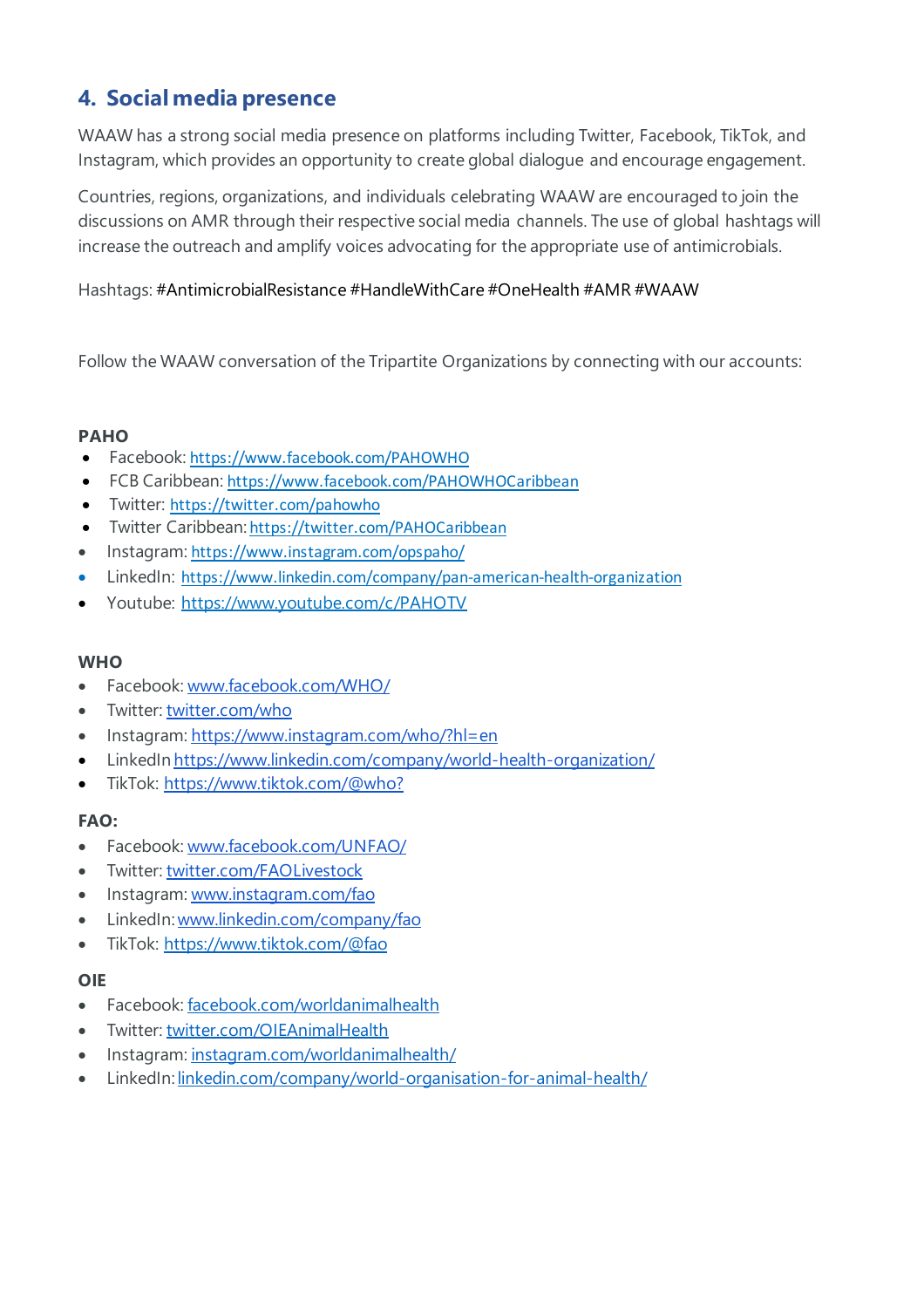# **5. Why will you 'Go Blue'? Launch of WAAWglobal colour campaign**

Despite being a leading global public health threat, many policymakers, professionals, and the general public often remain largely unaware of AMR. In an effort to improve global visibility of this



health priority, individuals, communities, and organizations are invited to join a colour campaign to build awareness of AMR and the medicines we must collectively preserve.

Drawing from the *Antimicrobials: Handle with Care* slogan and also acknowledging the collective global action across sectors required to address AMR, the colour **light blue2** has been selected for the campaign.

We hope that campaign participants, buildings, or landmarks will 'Go Blue' so these collective actions, combined with relevant WAAW advocacy messaging, will raise awareness about antimicrobial resistance today. Joining the campaign can serve as an individual or joint commitment to be stewardsof responsible antimicrobial use.

How do you get involved?

- 'Go Blue' as an individual:
	- o Wear blue during WAAW events;
	- o Adjust your social media profiles with WAAW campaign digital resources;
	- o Tell your family, peers, colleagues, and communities why you 'Go Blue' during WAAW. 'I'm going blue in honour of my uncle, who contracted a drug-resistant infection following hip surgery.'; OR 'I'm going blue to demonstrate my commitment as a doctor to responsible antimicrobial prescribing'
- 'Go Blue' as a workplace:
	- o One Health stakeholder facilities (human and animal hospitals, clinics, laboratory facilities, pharmaceutical companies, universities) are encouraged to light up blue throughout the week and share their reasons for 'going blue' as an institution.
	- o Section 6 has specific ideas for how workplaces can engage with the campaign.
- 'Go Blue' as a community:
	- o On 24 November, the final day of WAAW, we encourage local landmarks and other buildings (including workplaces, water towers, sanitation facilities, etc.) to light up in light blue to raise AMR awareness and demonstrate commitment to being stewards of responsible antimicrobial use across sectors $3$
	- o Use the opportunity to publicly highlight your community's (or country's) commitment to addressing AMR in all sectors, in traditional or social media.

# **6. Ideas to engage with WAAW**

<sup>2</sup> HEX #00b7e2, CMYK 100%, 19%, 0%, 11%, RGB 0, 183, 226, HSV 191, 100%, 89%, HSL 191, 100%

**<sup>3</sup>** Communities who desire to light their landmarks on a different day during the campaign are encouraged to do so, and can re-post pictures of the light-up event on November 24th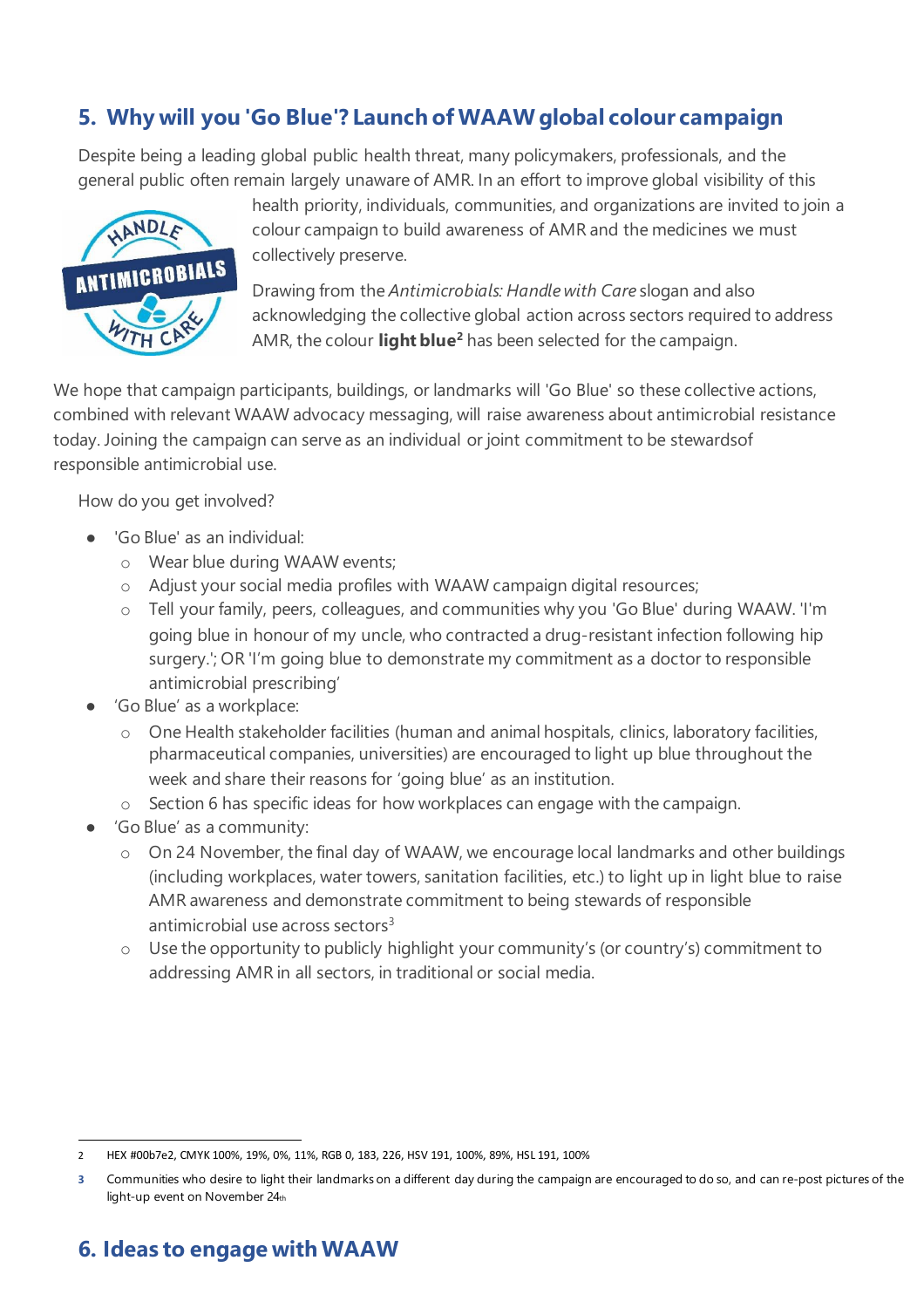As students, professionals, policymakers, and members of our communities, we all have a role in sharing information about AMR and steps we can take together to prevent it.

If you are organizing an activity, virtual or in-person, let us know!

Event ideas include:

- **Share your AMR stories:** Organise a lunch or after-work get-together for colleagues to share their first, most recent, or most frightening experience with AMR. Invite your facility management (hospital administrators, shift coordinators, facility owner, etc.). On their way out, participants could sign a petition to their management, staff representative, or professional administrator supporting responsible AMR use in their workplace.
- **Celebrate your community's antimicrobial heroes:** We need professionals everywhere to protect antimicrobials from misuse and overuse. If there's an antimicrobial guardian within your school, animal feed store, veterinary hospital, health facility, sanitation system, or neighbourhood, let them know that their promotion of a healthy environment and responsible antimicrobial use is appreciated and that you count on them to continue their excellent work!
- **Go Blue for AMR Awareness:** Join the colour campaign and encourage your workplace and community to do the same. Gather those participating in the colour campaign for a #AMR photo shoot, then post across all your social media channels telling everyone why you are 'Going Blue for AMR'. See which message gets the most comments, questions, or 'Likes'!
- **Target the top:** Write to your local Member of Parliament or other elected official, share your concern about the threat of AMR. Got them interested? Ask them to speak with you and your colleagues about your country's AMR National Action Plan. Brainstorm "what would it take?" and find a few critical steps to take in the next year to make progress towards national targets.
- **Make it fun!** Develop an antimicrobial trivia game, case study quiz, or treasure hunt for local students. Launch a multi-generational tic-tac-toe challenge to your community and online followers to complete by the end of WAAW. Players could complete any three out of nine suggested local activities that contribute to stopping antimicrobial resistance. Some examples include: throw out your expired medicines, eat antibiotic-free foods for a day, join a WAAW event, vaccinate your pets, teach someone about AMR, thank an AMR champion, share a story about AMR in your community, post on social media why you are "Going Blue" with #WAAW.
- **Learn global, act local:** Grab some snacks (after washing hands, of course), watch a WAAW webinar together, and discuss how the presentations fit your local context.
- **Pass it on:** Set up a workplace message chain to pass on three key facts about AMR to everyone over the week. This can be done by phone, WhatsApp, social media messaging or other means, but the message has to get passed along.
- **Nurture young AMR Champions:** Work with your local school administration to convene a special school assembly about AMR. Teach children basics about infection prevention, safe and responsible medicine use, the importance of proper diagnosis and following medical advice.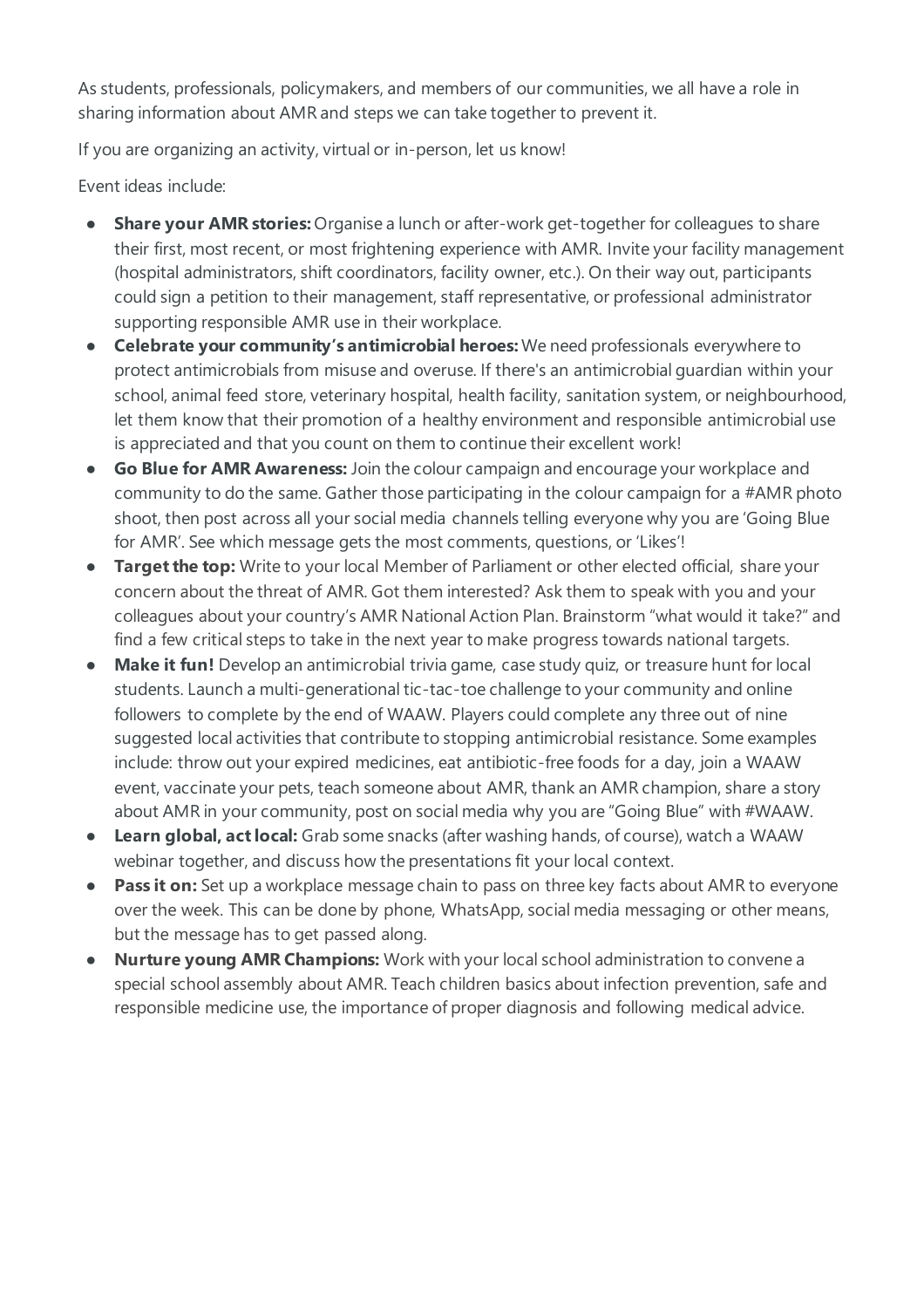# **7. Advocacyand communications materials**

The Tripartite Organizations are happy to share their AMR- and WAAW-related advocacy and communications materials for use and distribution.

These include:

- a. The 'Antimicrobials: Handle with Care' stamp [Annex 1]
- b. Key dates during WAAW 2021 [Annex 2]
- c. Infographics, social media tiles, and other media [Annex 3]
- d. What is 'antimicrobial resistance'? [Annex 4]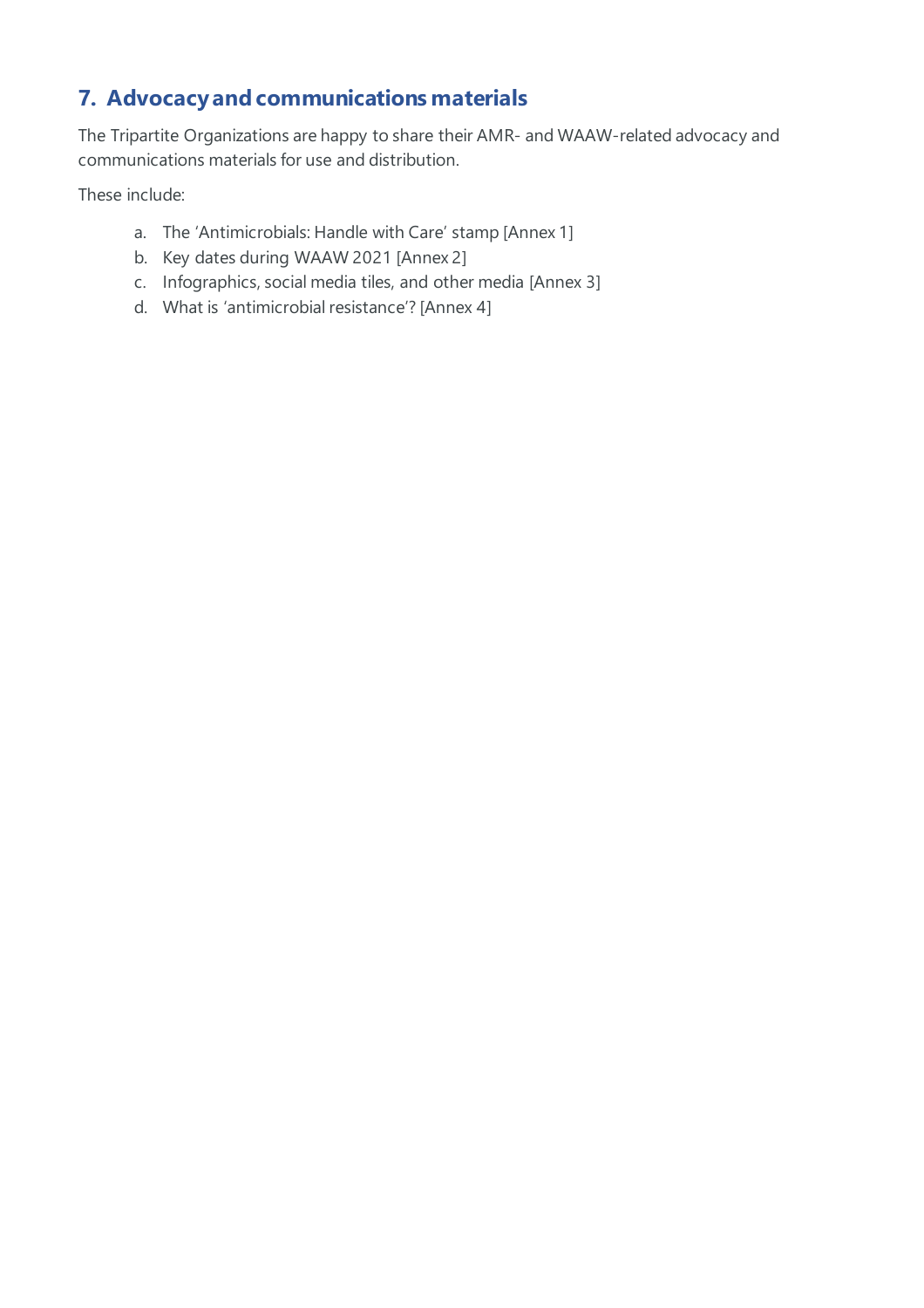### **Annex 1 – Handle with Care stamp**

The overarching WAAW slogan/handle continues to be 'Antimicrobials: Handle with Care'. The stamps are the unifying visual identity for the global campaign and are freely available at World Antimicrobial Awareness Week 2021 - [PAHO/WHO | Pan American Health Organization](https://www.paho.org/en/campaigns/world-antimicrobial-awareness-week-2021) for your WAAW materials and events.

Visual reminders that antimicrobials should be handled with care are a great way to start conversations and raise awareness about current AMR challenges. You can print the stamp on face masks, t-shirts, the white coats, vests or other uniforms worn by health care, patient service, and sanitation professionals in your facility or badge lanyards. Replace pens or other sponsored or commercial advertising items in your facility with ones printed with the 'Antimicrobials: Handle with Care' slogan.

Once you're finished, share your creativity by posting on social media using #WAAW.

### **Annex 2 – Connections to other campaigns**

WAAW runs 18-24 November. There are additional related regional and international awareness days during this period, which may be useful to consider when developing your own campaign. This nonexhaustive list includes:

- 18 November European Antibiotic Awareness Day
- 19 November World Toilet Day (awareness day for safely managed sanitation)
- 20 November World Children's Day
- 24 November WAAW 'Go Blue for AMR'

### **Annex 3 – Social media tiles, videos, radio spots and other media**

The Tripartite organizations have created global and regionally-specific visual media that are freely available in multiple languages for use in your own virtual and/or in-person events. You can access these below.

Organization's specific resources:

PAHO: World Antimicrobial Awareness Week 2021 - [PAHO/WHO | Pan American Health Organization](https://www.paho.org/en/campaigns/world-antimicrobial-awareness-week-2021) WHO: <https://www.who.int/campaigns/world-antimicrobial-awareness-week/2021> FAO: [www.fao.org/antimicrobial-resistance](http://www.fao.org/antimicrobial-resistance/en/) OIE[: https://www.oie.int/en/what-we-do/global-initiatives/antimicrobial-resistance/](https://www.oie.int/en/what-we-do/global-initiatives/antimicrobial-resistance/)